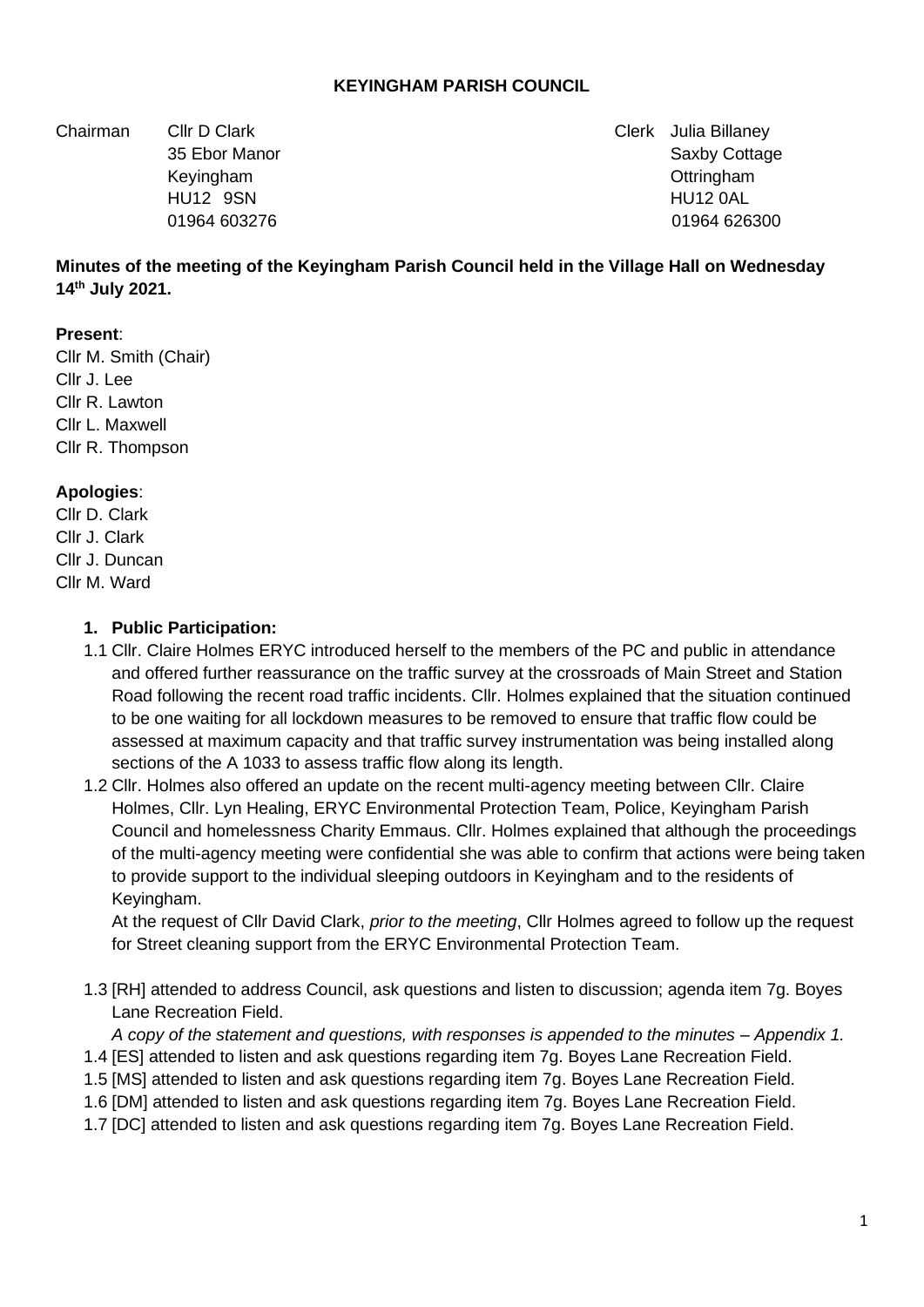## **2. Declaration of Interests**

- a) to record declarations of interest in respect of agenda items listed below:
- b) to note dispensations given in respect of agenda items listed below:

Declarations and dispensations were recorded as follows:

Cllr. R. Lawton: Allotments

# *7g.* **Boyes Lane Recreation Ground** *(brought forward for public participation)*

Once the meeting was formally opened the Chairman proposed that Item 7g. Boyes Lane Recreation Field be brought forward on the agenda, for the benefit of the members of public present.

It was further proposed that items of correspondence relating to item 7g. also be brought forward as they contained related matters.

Council members listened to a statement read by [RH] describing concerns raised by members of the public who expressed reservations regarding some of the activities being proposed. A series of questions regarding the appropriateness of planned activities were listed and responses requested (*See Appendix 1.)* Objections were raised in relation to Camping, Car Boot Sales and Concerts, questioning whether they were consistent with the aims of the Boyes Lane Recreation Ground Charity Scheme.

In response to questions previously raised regarding the soil brought form Saltaugh Road to create a BMX track it was confirmed that as it had not been used as a bike track it would be removed and that the matter of its removal was in hand, but that the lead-time for contractors with suitable equipment was presently 8 - 12 weeks. It was **resolved** to remove the soil. **Action Clerk & Cllr Lee.**

In response to issues previously raised regarding access it was noted that adjustments to the gate had already been made to improve access for people with disabilities, prams and bicycles and that quotes for work to improve it further were being sought. It was resolved to improve access. **Action Clerk & Cllr Lee.**

At the last meeting the following issues were raised and an update on progress was offered as follows:

- 1. The need to improve access for wheelchairs, prams & bikes **Actioned.**
- 2. Removal of surplus soil/BMX track. **In progress**.
- 3. Opportunity for residents to contribute to future planning and management of the area. **In Progress**
- 4. Achieving a consensus while meeting the needs of different user groups. **Continuing.**
- 5. Upholding the aims and purpose of the scheme. **Continuing**

A summary of actions taken by Councillors and Trustees in response to emails, meetings, petitions, telephone calls and formal and informal engagement over the last two months was given by the Clerk. It was explained that as a result of questions raised by the public the PC had undertaken a detailed investigation of its obligations in relation to the Boyes Lane Recreation Ground Charity. Taking on board advice from the Local and National Councils Associations the following would become guiding principles for future operation of the charity.

- All Parish Councillors will automatically be Trustees of BL Recreation Ground Charity (This is the Charity Commission's preferred approach to ensuring continuity and consistency of Trusteeship)
- The roles of Councillor and Trustee will be separate two different 'hats'
- The Trustees will hold a separate meeting (from the PC) to be held quarterly including an AGM.
- Only the Trustees can vote on matters affecting Boyes Lane Recreation Ground
- The Trustees define 'Recreation' and what activities take place in accordance with the object/purpose of the Charity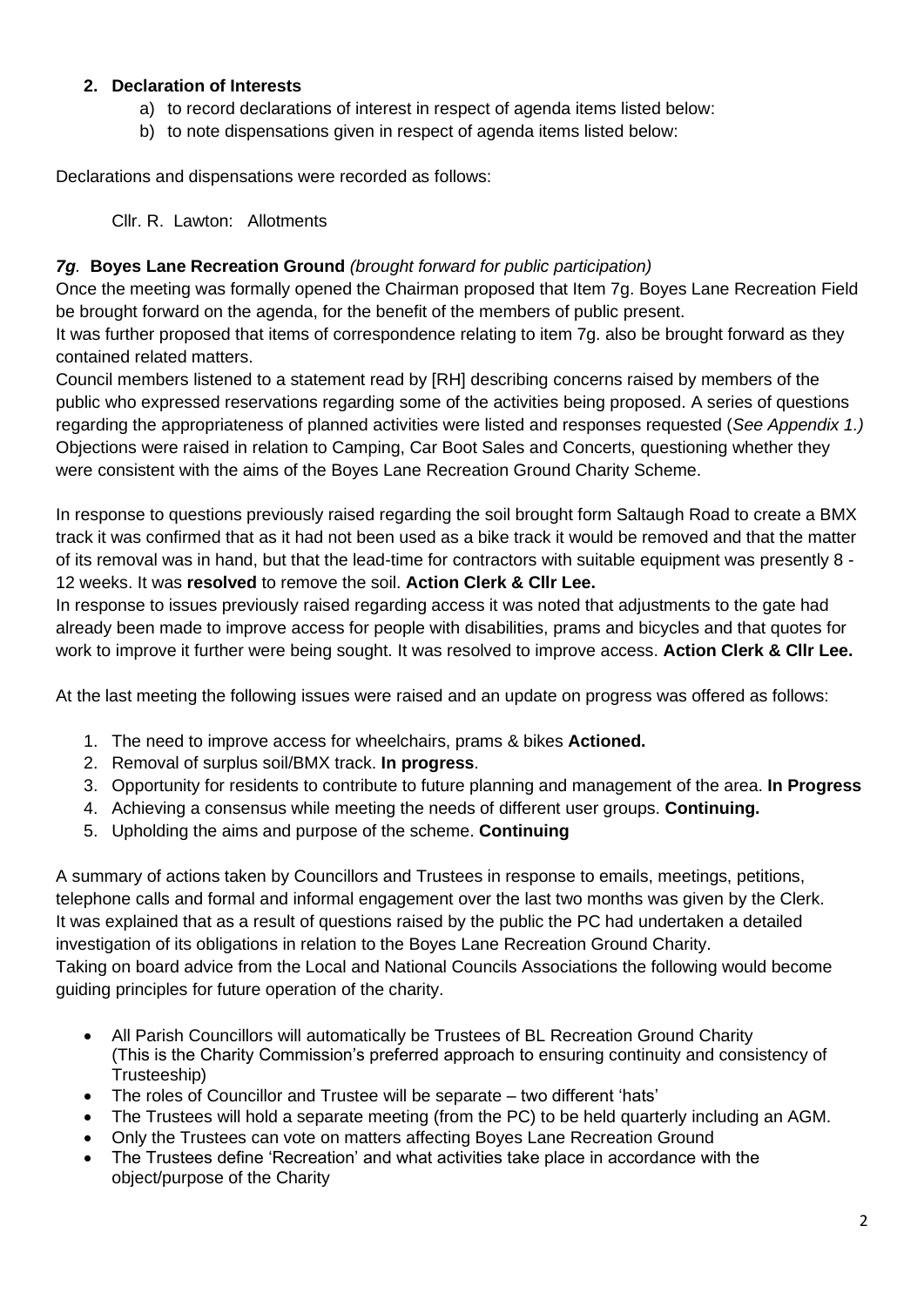- A 'Residents Group' can be formed, however, only the Trustees are eligible to vote on matters affecting the Charity
- The Chair of Trustees will continue to be different person from the Chair of the PC.
- The use of 'zoning' of the space was proposed by the Local Councils Association as a means of meeting the needs of different user groups and supporting a wider range of activities

Referring to the Boyes Lane Charity Scheme Document (504147) the Chairman of the Trustees, Cllr. Lee, explained that the stated object of the charity as being:

# *"in the interests of social welfare, to improve the conditions of life for the inhabitants in the area of benefit without distinction of political, religious or other opinions by the provision and maintenance of a recreation ground"* **interpreting the object as 'an inclusive space for residents of Keyingham which could be used for a range of needs and purposes'**

Cllr. Lee stressed the wording of the description of the object/purpose of the Charity as being '*the provision and maintenance of a recreation ground which could be used for a range of needs and purposes'* and as such could be used to provide activities requested by residents for their recreation and enjoyment including musical events and sales, not just for any funds they may raise, but as a recreation activity in itself.

Members of public attending the meeting drew attention to the wording of the web-based listing for the Boyes Lane Recreation Ground Charity 504147, p1. Charity Overview – *Activities: how the charity spends its money: 'Provide a wildlife/rural area and recreation facility to encourage local interest in wildlife Fauna and Flora. School targeted also.*

It was noted that the description of activities on the web-based document (above) was an accurate reflection of activity and expenditure over the last year supported by placing of wildlife cameras, planting of trees and shrubs, maintenance of grassy areas and engagement with the School on potential future projects.

## Members received the following items correspondence brought forward from item 4.

**4.1 – 4.12** The Clerk shared correspondence received from 12 residents who had contacted to Council to raise concerns relating to the following:

- Objections to the holding of live music events, markets and car boot sales on the Boyes Lane Recreation Ground
- Decision-making processes and lack of consultation regarding the proposed events
- Objection to the proposal to have an electrical supply on the Boyes Lane Recreation Ground
- Objection to camping on Boyes Lane Recreation Ground
- Objections to increased traffic on Boyes Lane itself associated with events
- Objection by a local business regarding potential loss of income associated with events
- Objection to Noise associated with events
- A copy of the statement and petition signed by residents of Boyes Lane, shared by [RH] was admitted into record

A brief summary of each letter was shared and noted. (The names of individuals were not shared publicly).

Included in a number of the letters were expressions of disappointment over the loss of the beehives from Boyes Lane Recreation Ground and the suggestion that events could be held on Saltaugh Road Amenity area instead of Boyes Lane Recreation Ground. Councillors responded to explain that Saltaugh Road Amenity Area was leased by Holderness Vikings and that the pitches would need to be preserved from damage in order to ensure a safe playing surface. It was explained that Saltaugh Road was also a residential area of the village where noise may be a cause of concern to residents.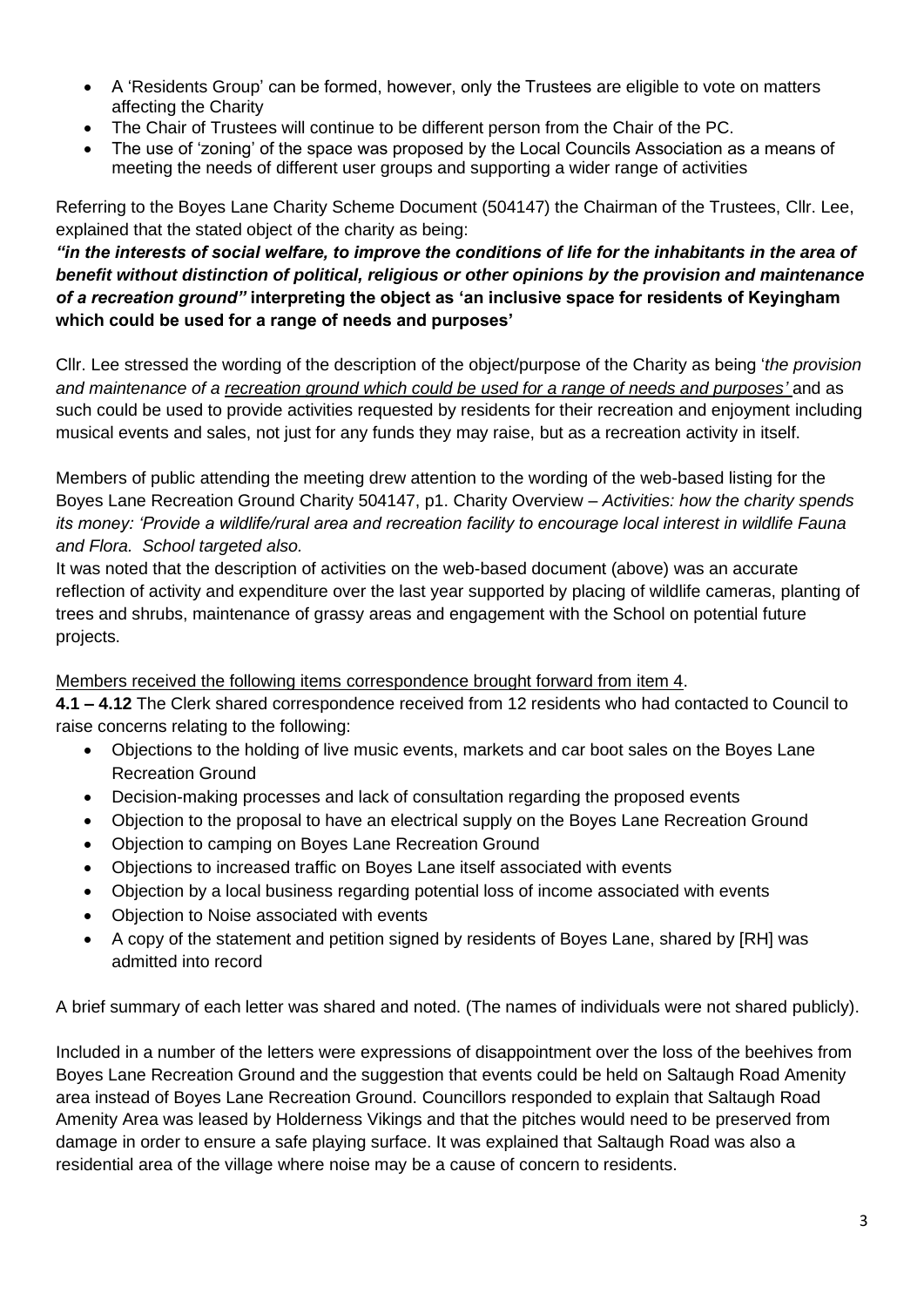A recurring theme in the letters was the belief that the field had been placed 'in trust' to the village as a nature reserve, and that the proposed activities were not consistent with this intention. It was **resolved** to investigate the original gift of land and anyone with documentation which may confirm this, be invited to bring it forward.

Cllr. Lee reiterated that the area was officially designated as a Recreation Ground.

**4.13** The Clerk shared an email received on 14<sup>th</sup> July, immediately prior to the meeting, from ERYC Planning Dept. The email contained a letter indicating a possible breach of planning regulations relating to buildings and structures on the Boyes Lane Recreation Area. It was **resolved** to contact the Planning Dept to seek clarification as soon as possible the next working day. **Action Clerk**.

**4.14** Members received a letter a letter of thanks from [CB] who has planted two Oak Tree saplings on Boyes Lane Recreation Ground in memory of a former resident [JG]. The email extended special thanks to Cllr. Lawton for facilitating the process and providing tree guards for the trees until they were established.

In accordance with advice received from the local council's association it was **resolved** to separate the functions of Councillor and Trustee and to hold separate meetings at quarterly intervals.

It was **resolved** to investigate and consider all matters raised by the public at the meeting of the Trustees immediately following the Council Meeting and to issue a Trustees Statement on or by 30<sup>th</sup> July 2021 which would be made available via the PC website. **Action Trustees**.

Members of the Public were thanked for their attendance, time and attention to matters relating to the Boyes Lane Recreation Ground.

# **3. Approval of the Minutes of the Previous Meeting**

The minutes of the meeting of Keyingham Parish Council held on Wednesday 16<sup>th</sup> June were approved.

## **3.1 Actions and Matters Arising from the minutes not covered by the agenda.** None

## **4. Correspondence** *continued*:

4.15. Members received, with regret, a letter of resignation from Cllr. David Dooley.

The Chair recorded a vote of thanks to Dave for his contribution and requested that a letter of thanks be sent from the Council on behalf of the PC and Parish of Keyingham. **Action Clerk.**

4.16*.* Email from [AB] requesting permission to hold a children's party with Bouncy Castle on Saltaugh Road Amenity Area on 21<sup>st</sup> July. It was **resolved** to 'agree in principle' subject to confirmation of the name of the company providing the inflatable and a copy of their public liability insurance and provided that the event did not impact on the Vikings Rugby Club events or fixtures. **Action Clerk.**

4.17. Email from [KB] requesting the replacement of a bin next to the bench on the Village Green.

It was **resolved** to purchase a new bin form ERYC. **Action Clerk.**

4.18 Email from [TT] requesting the planting of memorial trees for two residents [JT & AT] who had recently died.

It was noted that a tree had already been planted on the Allotments in their memory. It was **resolved** to support the planting of further memorial trees on Boyes Lane Recreation Ground or Saltaugh Road Amenity area if residents wished to do so. It was also noted that plans to site a memorial bench on Saltaugh Road Amenity Area, in conjunction with Holderness Vikings, would be progressed after the full easement of lockdown measures.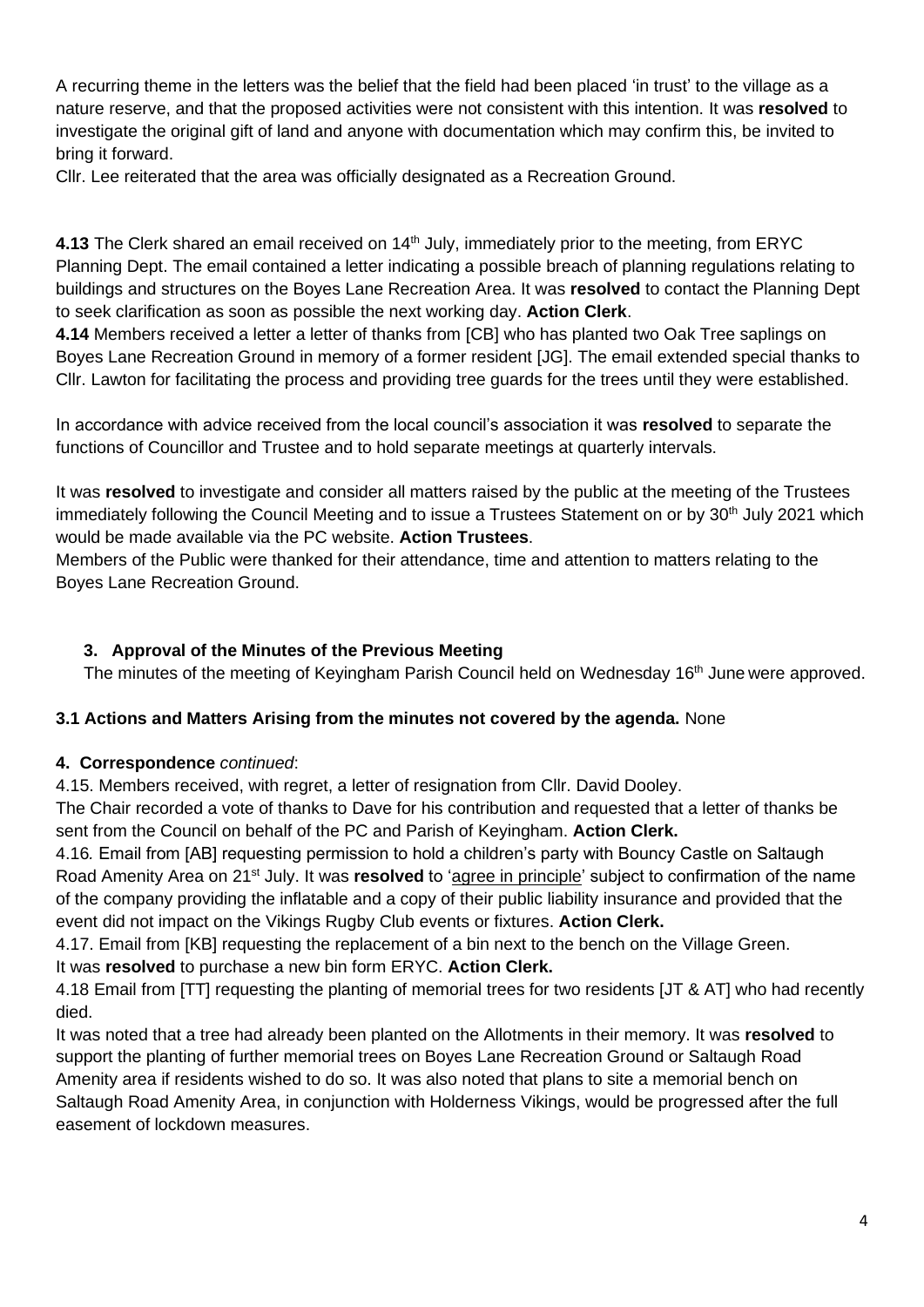**5. Accounts for Payment** It was **resolved** to pay the following:

| Payee                        | <b>Description/Reference</b>                                              | <b>Net</b> | <b>VAT</b> | <b>Total</b> | A/C<br>Ref |
|------------------------------|---------------------------------------------------------------------------|------------|------------|--------------|------------|
| J Billaney                   | Clerk's Salary                                                            |            |            | 973.40       | P01        |
| <b>HMRC</b>                  | NI for Clerk                                                              |            |            | 74.39        | P01        |
|                              |                                                                           |            |            |              |            |
|                              | <b>Total</b>                                                              |            |            | 74.39        |            |
| BT (STO)                     | <b>Business Line for Parish Clerk:</b><br>calls, rental, internet charges | 44.95      | 8.89       | 53.84        | P20        |
| J Billaney                   | <b>Printer Ink</b>                                                        |            |            | 16.00        | <b>P08</b> |
|                              | Postage                                                                   |            |            | 15.84        |            |
|                              | <b>Total</b>                                                              |            |            | 31.84        | <b>P08</b> |
| HAPS (STO)                   | <b>Grounds Maintenance</b>                                                | 730.83     | 146.17     | 877.00       | P11        |
| <b>Brook Street Ltd</b>      |                                                                           |            |            |              | P31        |
|                              |                                                                           |            |            |              |            |
|                              |                                                                           |            |            |              |            |
|                              | <b>Total</b>                                                              |            |            | <b>Nil</b>   |            |
| <b>Water Charges</b><br>(DD) | Saltaugh Road                                                             |            |            |              | P03        |
|                              | Cemetery                                                                  |            |            |              |            |
|                              | Boyes Lane                                                                |            |            |              |            |
|                              | <b>Total</b>                                                              |            |            | <b>Nil</b>   |            |
| T Welford                    | <b>Removal of Moles</b>                                                   | 70         |            | 70.00        | P17        |
| Sunk Is. Gdn.Ctre.           | <b>Summer Bedding</b>                                                     | 104        |            | 104.00       | P16        |
| P Feeney                     | <b>Bus Shelters</b>                                                       | 50         |            | 50.00        | P32        |
| <b>Total Payments</b>        |                                                                           |            |            | £2,234.47    |            |

# **Accounts received in June for Payment in July 2021**

#### **Receipts**

| ERNLLCA               | Refund                       | 20.00    |  |
|-----------------------|------------------------------|----------|--|
| Northern Power        | <b>Goodwill Payment</b>      | 585.00   |  |
| WP Everingham         | Memorial Stone [BH]          | 66.00    |  |
| <b>Brook Street</b>   | Refund: Final Rec. [DK]      | 53.28    |  |
| J & E Horton          | <b>Burial Fees plot GR48</b> | 330.00   |  |
| <b>Total receipts</b> |                              | 1,054.28 |  |